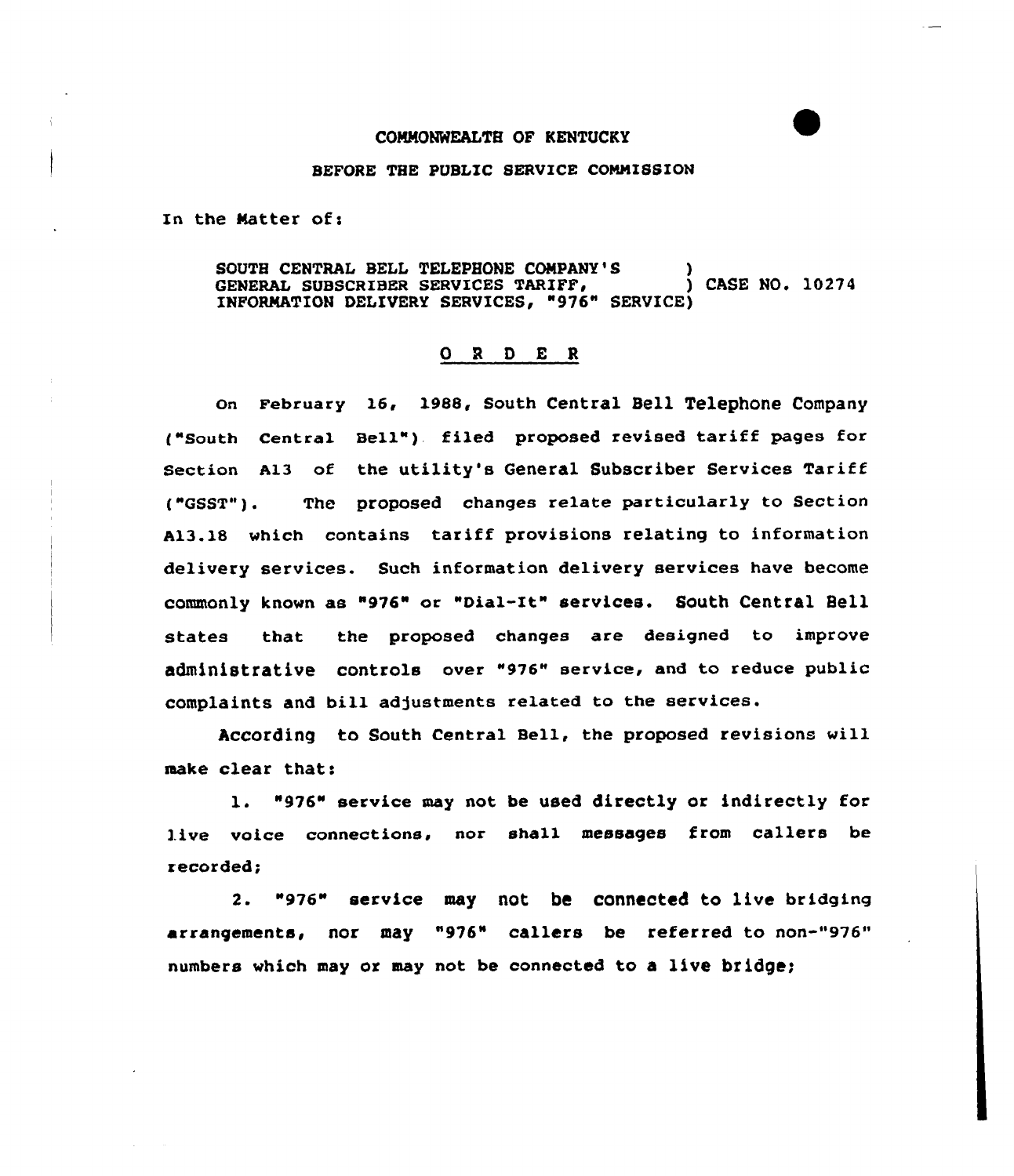3. The company vill not bill any "976" per call charges on behalf of the subscriber that exceed a maximum of  $$5.00;$ 

4. "976" service is not to be used as a collection device for other goods or services, nor to solicit contributions< i.e. charitable, political, etc.;

5. Vendors shall not require "976" callers to prove that a call was made, such as [by) mailing in copies of their telephone bill, nor <sup>a</sup> program-provided Personal Identification Number {"PIN"), as a condition of receiving any services, goods, or prizes;

6. South Central Bell may refuse or discontinue service to any vendor who provides "976" programs containing information that South Central Bell may choose not to be associated vith due to its need to protect its corporate image. Also, excessive nuisance to South Central Bell and the public and/or the level of complaints and adjustments may be considered by South Central Bell when determining whether service vill be continued or provided.

In addition, the proposed tariff changes include controls over vendor advertising.

Notice of the proposed tariff changes was given to all "976" vendors currently subscribing to South Central Bell's information services tariff. On March 7, 1988, Omnicall, Inc. ("Omnicall"), filed with the Commission a Motion for Pull Intervention, Suspension of Tariff and Informal Conference.

Two services currently provided by Omnicall, "976-GABB" and "976-I.IVE," involve the use of "976" numbers and PINs to refer callers to other non-"976" numbers. Omnicall apparently desires

 $-2-$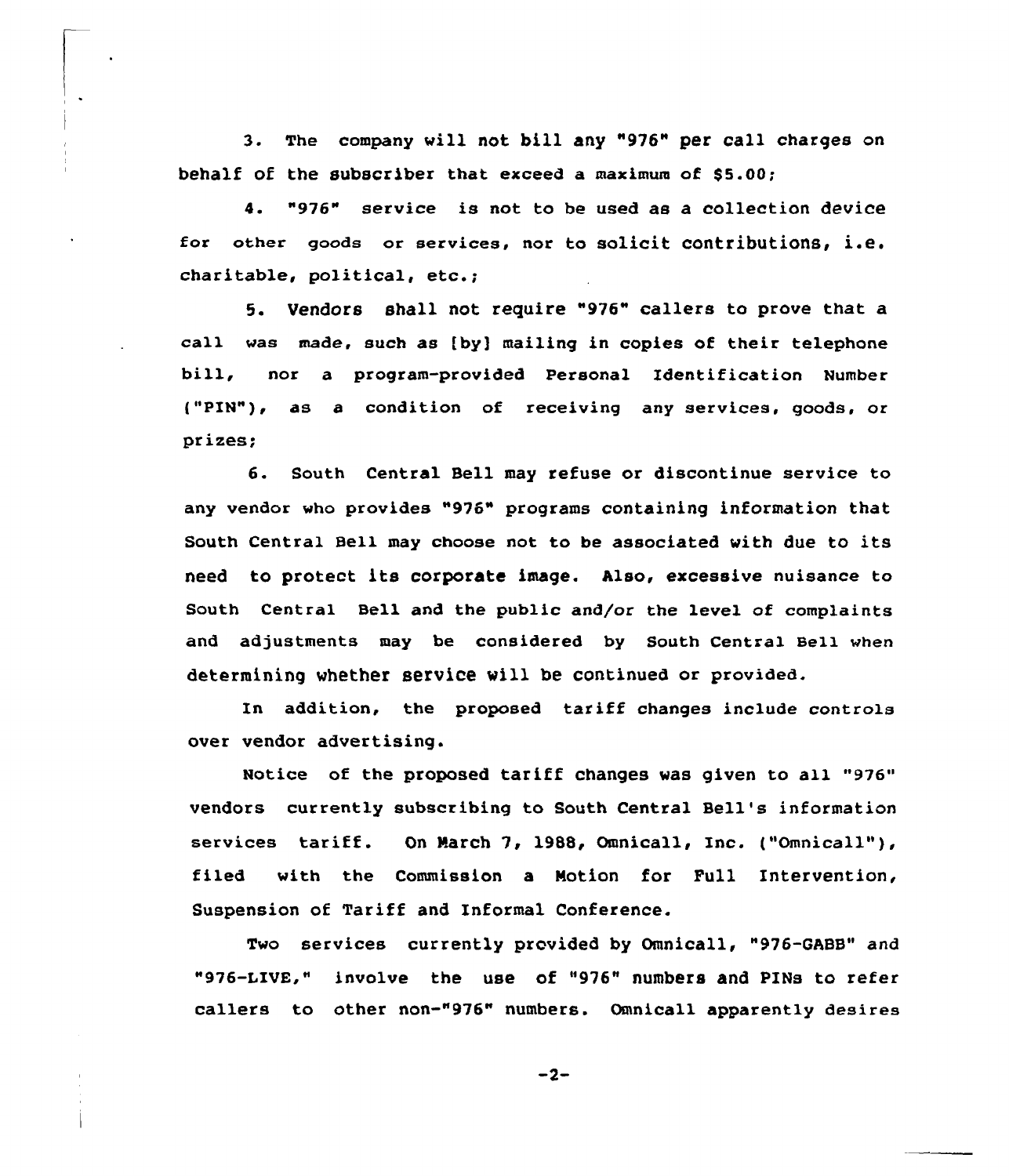to use "976" numbers only for the billing capability associated with such numbers.

Omnicall's "conferencing" services are provided through non-"976" numbers. Xn other words, a person interested in participating in a "group conference" must complete one phone call in addition to his/her original call to the "976" number. The "conferencing" service is provided during this second call, made to a standard telephone number, or to an "800" number. Omnicall claims that it uses south central Bell's "Dial-It" service "primarily to provide automatic announcements explaining to callers how to access its group conferencing services." (Omnicall brief at pp. 2-3) During such calls, a unique PIN is provided, which is later used, during the second call, as proof that the group conference service desired has been paid for in advance (i.e. the Call which generated the pIN also triggered the billing mechanism). While Omnicall claims that callers are paying for "instructions on how to access a group conference" or "information" (i.e. the program provided PIN), it is clear to the commission that callers are actually being charged, in advance, for the group conferencing service ultimately to be provided. We observe that South Central Bell is no way involved in, and cannot ensure the provision of, the group conferencing service to be provided, even though billing will take place in a situation where the second, non-"976" call, is either not initiated, or otherwise not completed.

Notably, South Central Bell's currently effective "Dial-It" tariff does not provide for live services. Omnicall's live "group

 $-3-$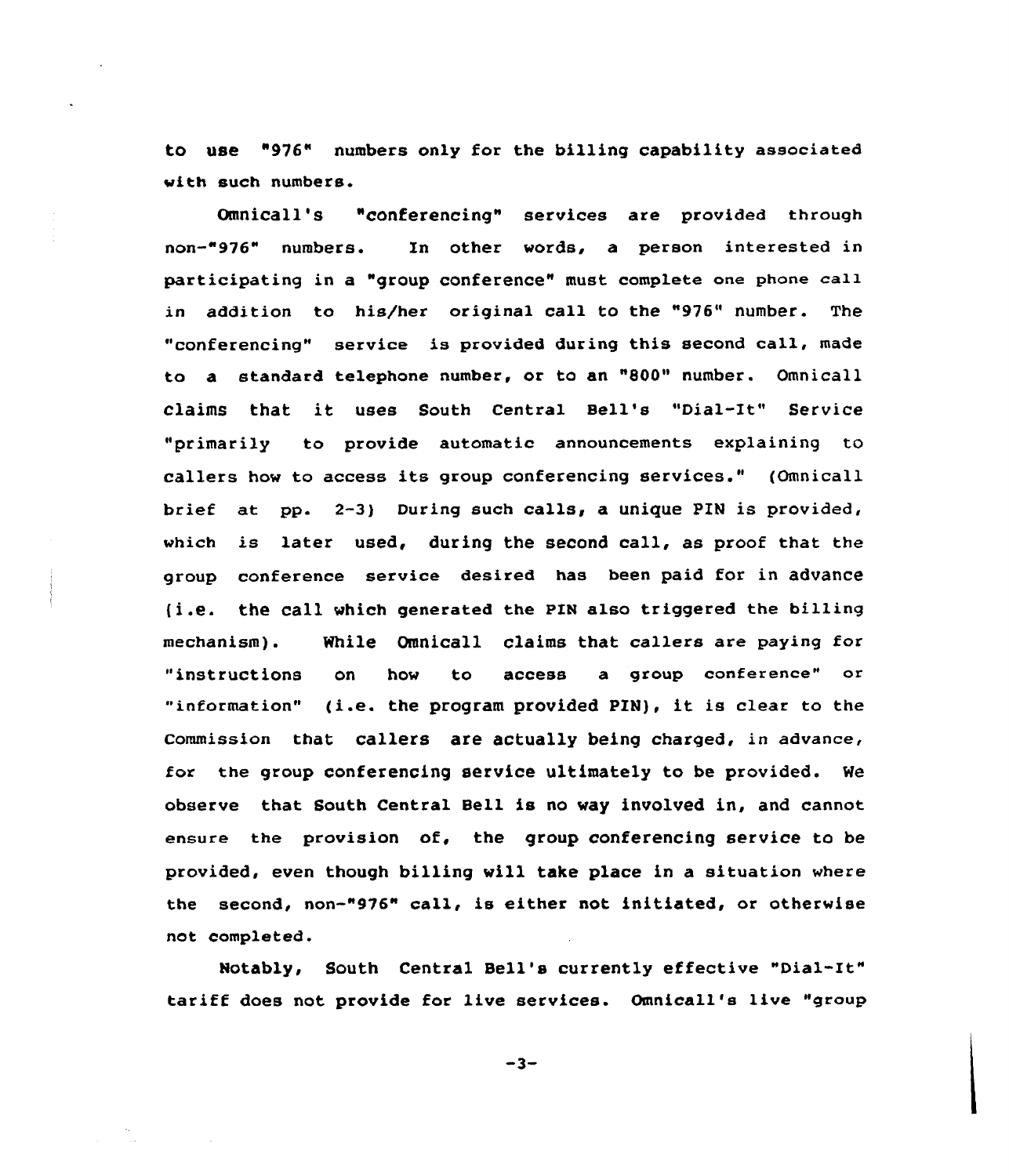conference" services cannot be provided directly through any "976" number assigned pursuant to the current "Dial-It" tariff, because the current tariff permits only recorded services. South Central Bell's proposal would, of course, prohibit Omnicall from subscribing to "Dial-It" for the purpose of referring callers to other numbers while billing, through the "976" number, for the service ultimately provided. South Central Bell's proposal would in no way affect what is now the second call, which is made to a non-"976" number.

On Narch ll, 198&, South Central Bell, by letter, stated its willingness to withhold implementing its tariff proposal, which was scheduled to become effective on Narch 16, 1988 until an informal conference with Omnicall and the Commission Staff was held. On Narch 31, 1988, a meeting between South Central Bell, Omnicall, and the Commission Staff was held. The Attorney General was also represented. At the meeting Omnicall described the nature of its "976" service offerings and described its own proposals for eliminating the concerns of South Central Bell, such concerns apparently having led to the proposed tariff revision. Evidently, South Central Bell's concerns have not been placated, for South Central Bell has not withdrawn or otherwise altered its proposal of February 16, 1988.

On April 14, 1988, Omnicall filed a brief in support of its previously described motion. Omnicall claims that South Central Bell's proposal is unlawful in that it: 1} violates the First Amendment of the United States Constitution; 2) violates the Modified Final Judgment; 3) constitutes impermissible regulation

 $-4-$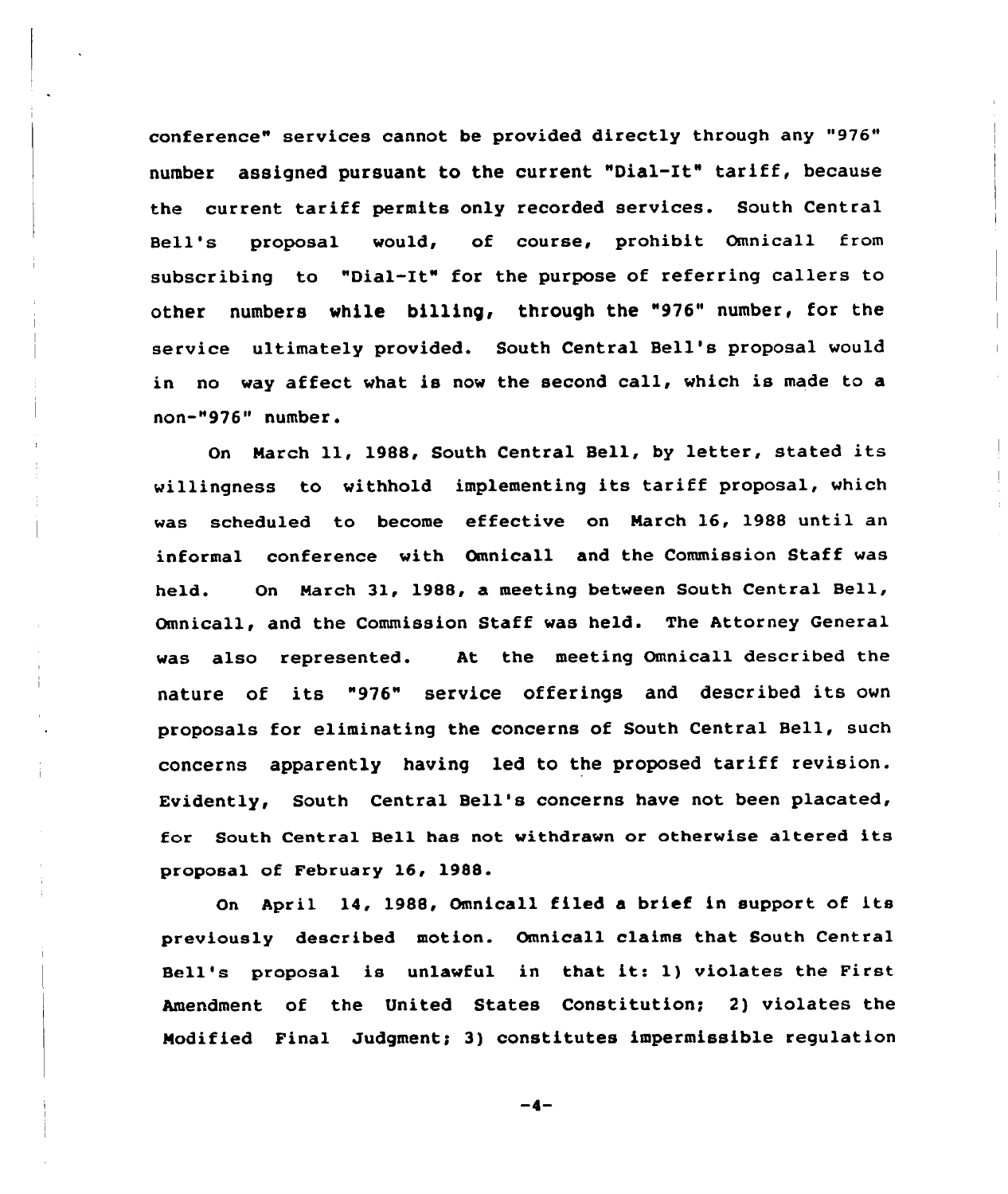of "Enhanced Services;" 4) violates Federal Antitrust law; and 5) violates Kentucky law.

The Commission, given the scope of our enabling statute, KRs Chapter 278, is interested in whether South Central Bell' proposal is consistent with Kentucky public utility law. The Commission lacks jurisdiction to rule on Omnicall's federal law claims. Nevertheless, we observe that the various federal claims raised by Omnicall do not persuade us that South Central Bell' proposal is unlawful.

We fail to see how this proposal of South Central Bell, a private business, is violative of the First Amendment. We further note that, with respect to all federal issues raised by Omnicall, South Central BeLl does not propose to deny Omnicall access to the public switched network. South Central Bell's proposal will not prevent Omnicall from offering "group conference" services. The proposal will cause Omnicall to choose some other method to collect payment for its "group conference" services. With the narrow scope of the proposal in mind, we confine ourselves to the question for the Commission: Is South Central Bell's proposal reasonable and otherwise consistent with KRS Chapter 278?

Omnicall argues that South Central Bell's proposal is violative of KRS 278.170{1), in that it "discriminates" against providers of group conferencing. This argument must be rejected. The proposal does not discriminate against any person or identifiable class of persons. The proposal does prohibit certain practices, which could be engaged in by persons other than

-5-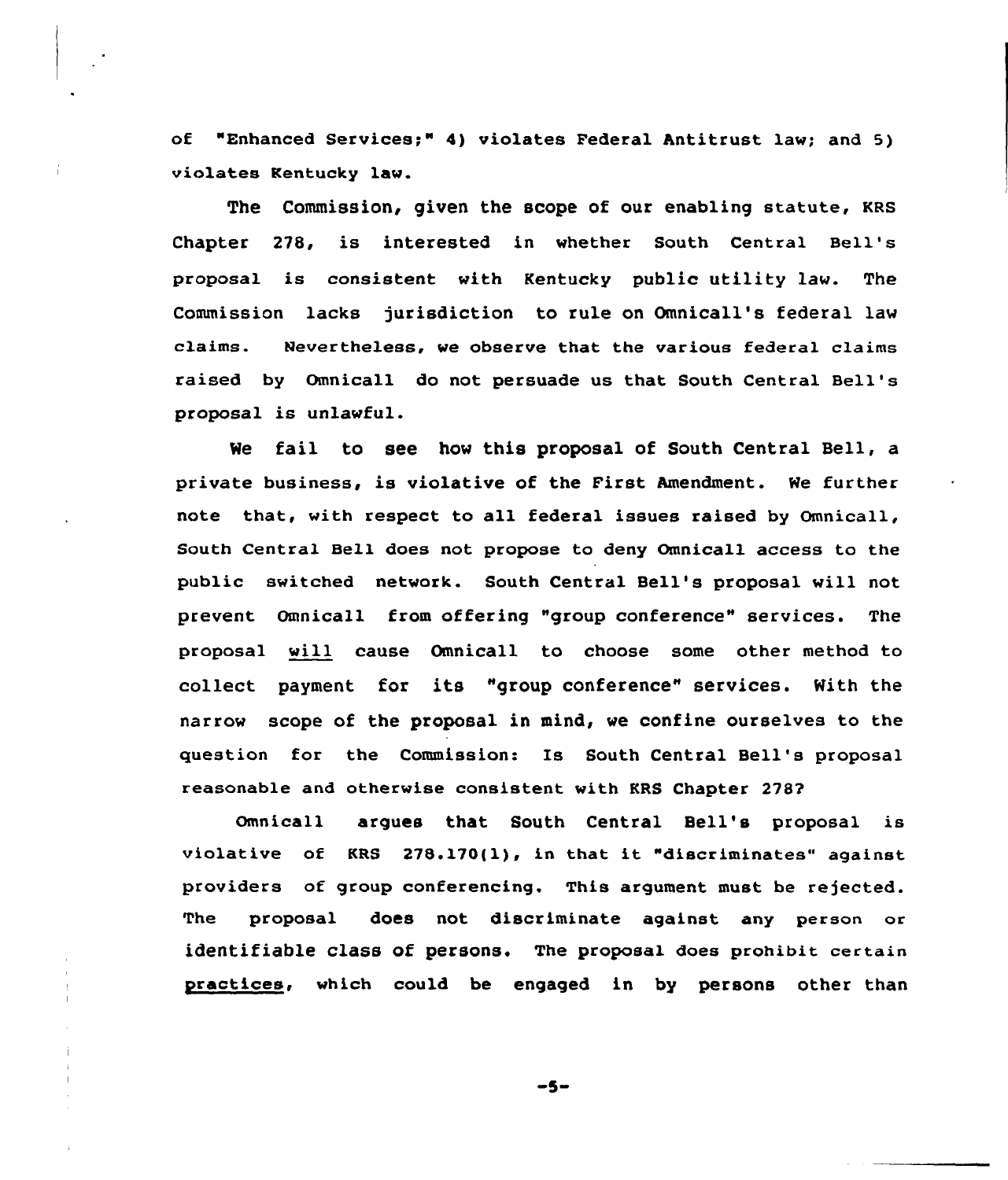"providers of group conferencing."<sup>1</sup> Additionally, the proposal appears to apply equally to all information providers. The fact that Omnicall's service is different from other types of "976" services does not support the idea that South Central Bell' proposal is, therefore, discriminatory against Omnicall.

KRS 278.030(2) provides, "Every utility . . . may establish reasonable rules governing the conduct of its business and the conditions under which it shall be required to render service." Also, KRS 278.030(3) provides, "Every utility may employ in the conduct of its business suitable and reasonable classifications of its service, patrons and rates. The classifications may, in any proper case, take into account the nature of the use  $\ldots$  the purpose for which used, and any other reasonable consideration." (Emphasis supplied.) Ne feel that South Central Bell's proposal is a reasonable approach to clarifying the purpose and intent of its Dial-It tariff, is consistent with KRS 278.030, and may eliminate South Central Bell's concerns associated with "976"

 $\mathbf{1}$ For example, the proposal would prevent a book dealer from using a "976" telephone number as the billing device for books ultimately shipped pursuant to delivery instructions obtained from a caller during a second telephone call, to <sup>a</sup> telephone number given out, along with <sup>a</sup> unique PIN, during the original call to the "976" number, e.g., "976-Book."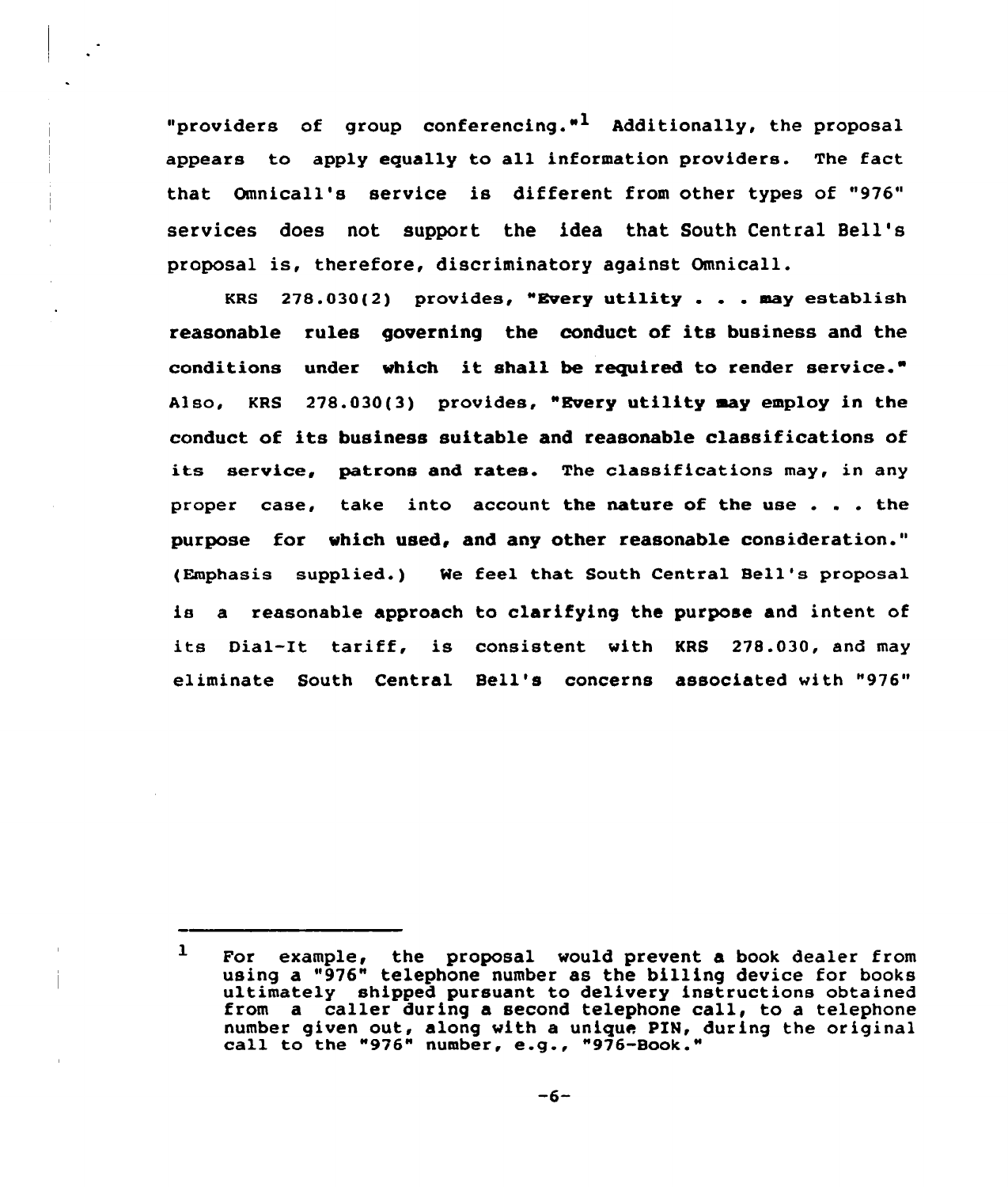service, while still permitting the use of the service for the provision of recorded announcements.<sup>2</sup>

South Central Bell's proposal obviously reflects a business decision to alter one service offering in order to reduce customer complaints and bill adjustments.<sup>3</sup> South Central Bell also has an

3 In its brief, Omnica11 suggests that the Commission require South Central Bell to establish a "pilot program" which would include the provision of free blocking of access to "976"<br>services. (Omnicall brief, p. 21.) South Central Bell services. (Omnicall brief, p. 21.) South Central Bell asserts that "approval of the tariffs proposed by South Central Bell should displace any need for an optional exchange access line blocking program." (South Central Bell brief, p. 16.) As stated earlier, our focus is on the reasonableness of South Central Bell's proposal, which does not include an optional blocking program. However, the Commission intends to monitor the level of customer complaints, and, if necessary, may investigate the need for optional blocking, at some future time.

-7-

 $\overline{2}$ Omnicall asserts that its current use of South Central Bell "976" numbers to provide PINs and referrals to non-"976" numbers is expressly permitted by Section A13.18.1.A.1 of the numbers is expressly permitted by section Als.18.1.A.1 of the<br>currently effective tariff. We disagree. Omnicall concedes that "announcement and recorded program services" are not defined by the tariff. (Omnicall brief at p. 6). We must interpret the quoted language by making reference to the<br>"Dial-It" tariff as a whole. Were we to accept the interpretation urged by Omnicall, the tariff would "expressly<br>permit" the use of "announcement and recorded program services" to obtain payment for virtually all types of goods<br>or services. This could not be what South Central Bell This could not be what South Central Bell contemplated when the original tariff was filed, and is certainly not what the Commission expected. The fact that Omnicall's "group conference" services are provided via telephone is not material to the interpretation of Section A13.18.1.A.l. The terms "announcement and recorded program services" are not defined by the tariff, but the tariff as <sup>a</sup> whole seems to contemplate <sup>a</sup> single transaction (i.e. the call to the "976" number generates all of the information a caller seeks and is willing to pay for). In any case, South Central<br>Bell's proposed changes clarify the purpose and intent of the<br>tariff, obviating the need for us to determine precisely the limits of the original version of Section A13.18.1.A.l.